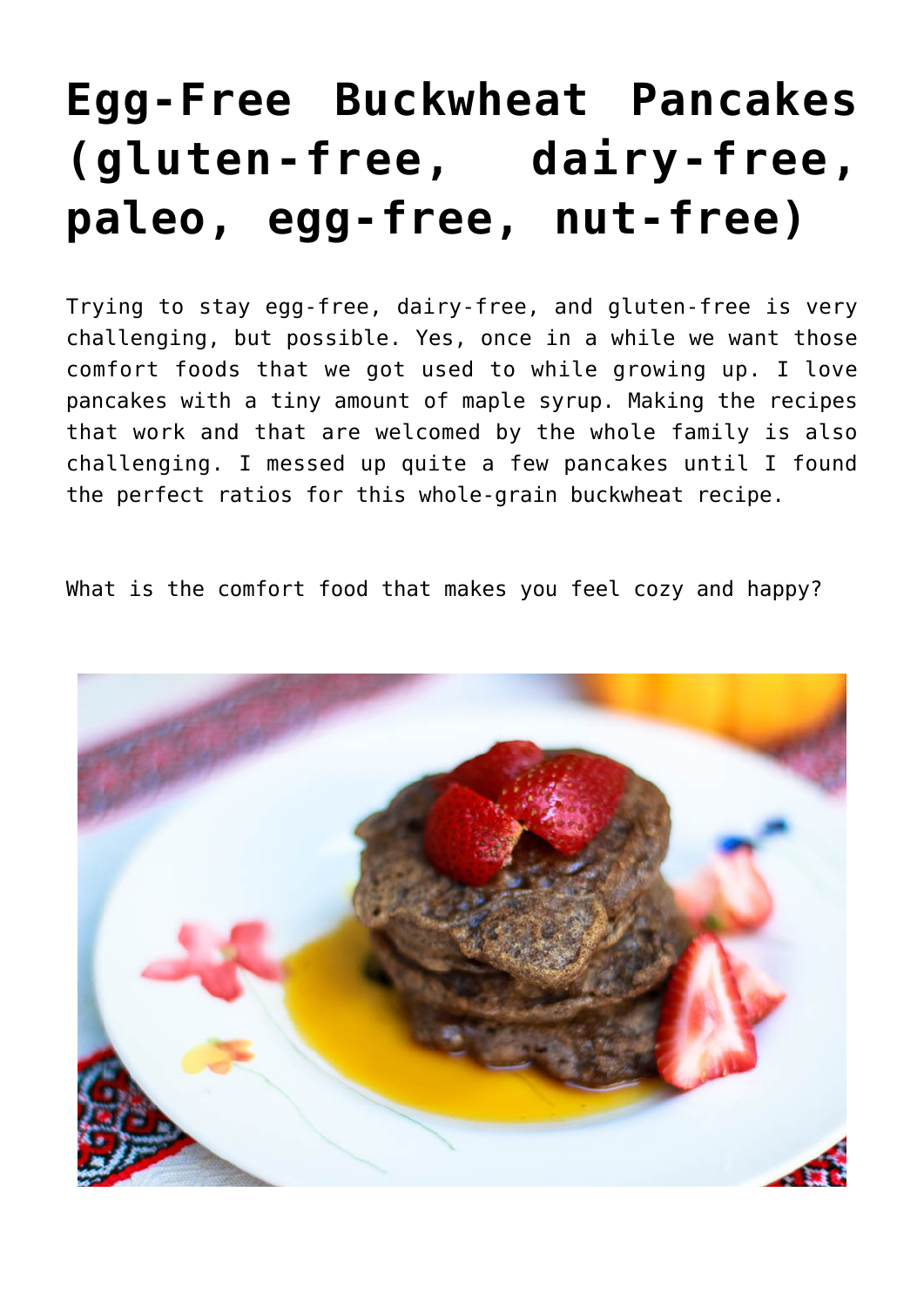## **Ingredients**

- 1 cup coconut milk
- 1 tbsp. freshly ground flex seeds
- 1 tbsp. avocado or coconut oil, plus extra for grilling
- 1 tsp. vanilla extract
- 1 cup buckwheat flour
- 1 tsp. baking powder (aluminum-free)
- 1/2 tsp. ground cinnamon
- $-1/4$  tsp. salt

## **Instructions**

- 1. Combine milk, ground flax seeds, oil and vanilla together in a small bowl. Set aside for 5 minutes.
- 2. Combine buckwheat flour, baking powder, cinnamon, and salt together in a medium bowl.
- 3. liquid wet ingredients and mix in a standup mixer until fully blended.
- 4. Add avocado oil the bottom of a nonstick skillet and place over medium heat. When oil is hot, pour 1/4 – 1/3 cup of batter into skillet.
- 5. Cook until small bubbles form in the middle, about 3-4 minutes.
- 6. Flip and cook about 2 minutes more on opposite side.
- 7. Serve with butter and maple syrup.